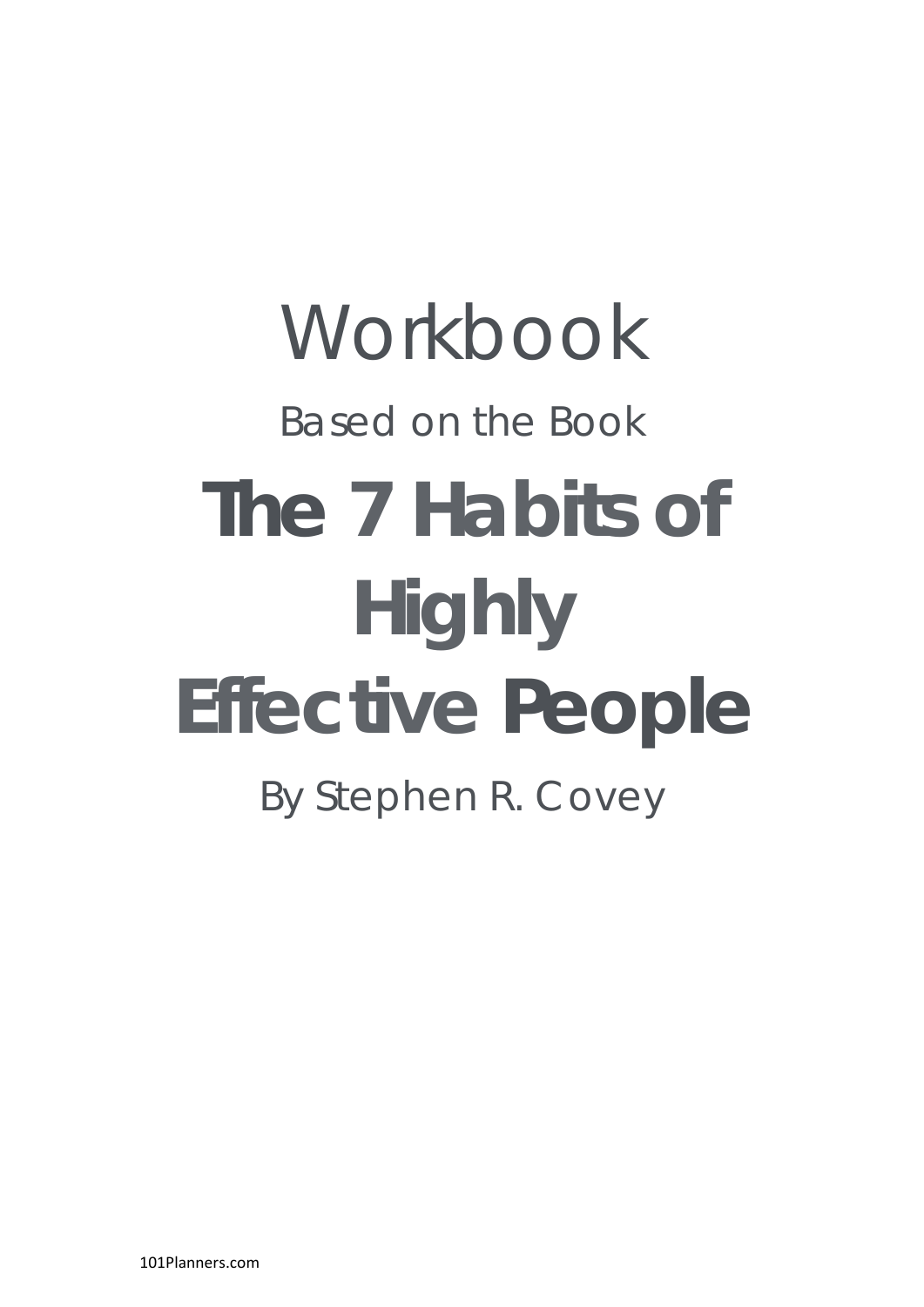## **Habit 1: Be proactive about taking responsibility for your life.**

Your life doesn't just "happen". You choose what happens. You choose if you are going to be happy or sad. You choose if you are going to be successful or not. Don't blame other people, conditions, or things. Take responsibility and make things happen. You have the freedom to choose.

Think of a situation that is bothering you. Describe it below:

|       | Relate to this situation and write three sentences that start |  |  |
|-------|---------------------------------------------------------------|--|--|
| with: |                                                               |  |  |

|  | $I will \_$ |  |  |
|--|-------------|--|--|
|  |             |  |  |
|  |             |  |  |
|  |             |  |  |
|  |             |  |  |

There are some things that we can do nothing about (politics, the weather, etc). Focus your efforts on the things you control and you can do something about.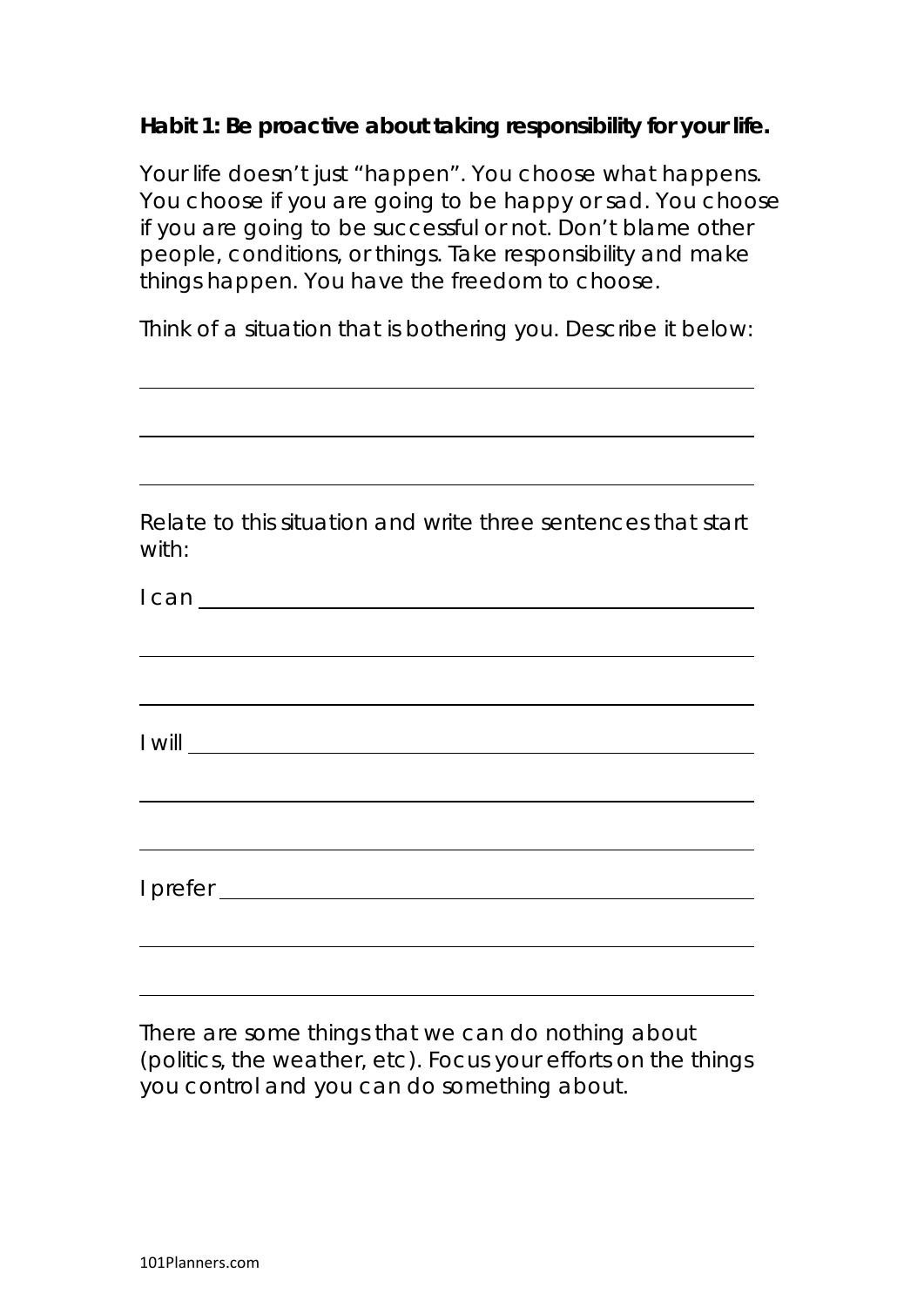## **Habit 2: Begin with the end in mind**

Are you doing what you dreamed you would do? Are you living the life you always wanted? Are you the person you wanted to be? You have to imagine where you want to be and then you can reach that place. Visualize who you are and what you want in life.

Describe who you are and what you want in life:

Start each day, task or project with a clear vision of your destination.

Each morning, devote 2 minutes to visualizing what you wrote above.

Stephen Covey encourages you to write your own personal vision statement. Focus on what you want to be and do. It is your plan for success.

# **My personal vision statement**

My greater purpose is:

101Planners.com

 $\overline{\phantom{a}}$ 

 $\overline{a}$ 

 $\overline{a}$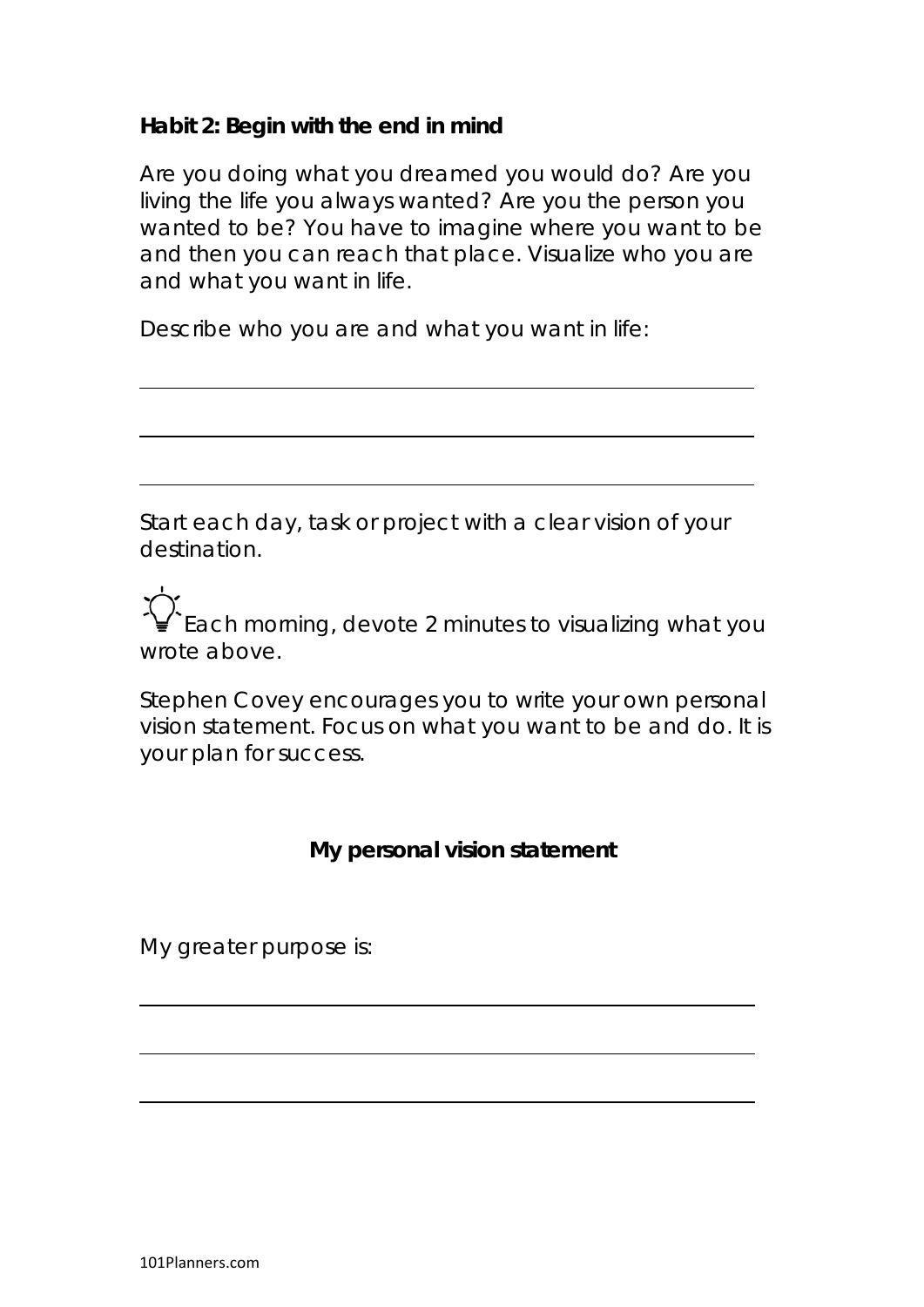Set some goals. Your goals must be connected to something important. If they aren't, they won't get done.

Write 3 long-term goals that support your mission statement above.

With every goal you set, it's important to ask yourself what, why, when, and how.

**What?** What is your goal? It should bring your life into alignment with what you have decreed is your greater purpose.

**Why?** Why is each goal important to you and your mission?

**When?** Set a deadline for each of your long-term goals.

**How?** How will you know when you have reached your goal? How will you reach your goal? How will you empower yourself to achieve your goal?

Stephen Covey suggests you ask yourself "how" for each step. For each of your long-term goals, ask yourself how you are going to achieve it. Each time you write "how", ask yourself how you are going to do that. When you write how you are going to do that, ask yourself how you will do the next step. Keep going for as long as you can. This will force you to get very specific.

For example, my goal is to run a half marathon.

I will start running 4 times a week. (but how?)

I will run 1 km and then I will increase this distance by 10% each week. (but how?)

I will make time 4 times a week and make sure I go for 4 runs (but how?)

I will ask a friend to run with me so that I have an accountability buddy (but how?)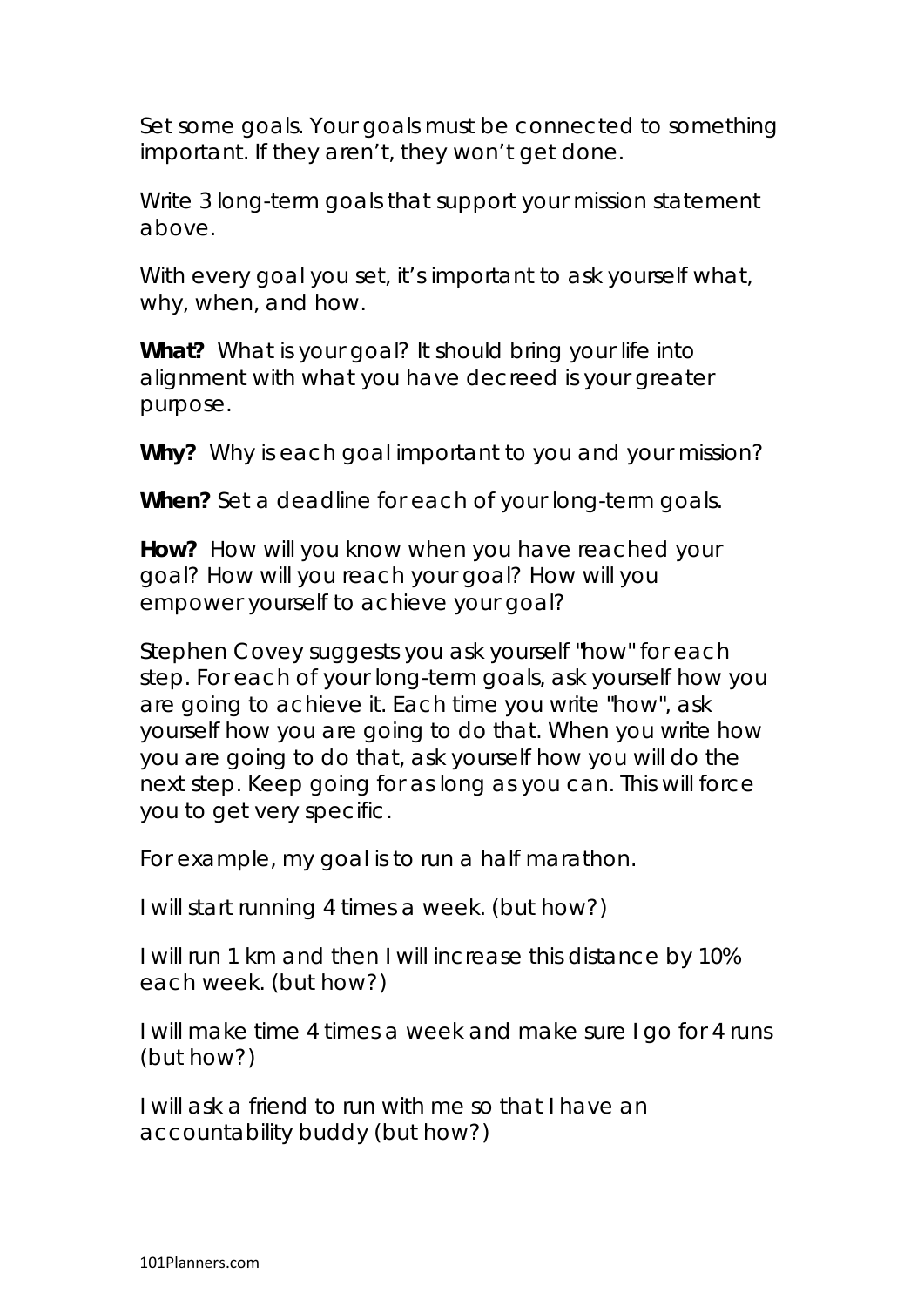I will call Susan and ask her if she wants to commit to this goal with me (but how?)

I will sign up for a race so that I have a goal and I feel committed (but how?)

I will sign up for the x race.

Now that you have broken your goal into steps, you can schedule those steps into your planner. Ask yourself what you can get done each day to complete each step.

Print a planner and schedule each step. You will find a wide selection of free printable planners on 101planners.com.

Start each day with the vision of that goal in mind and get the tasks you have scheduled done.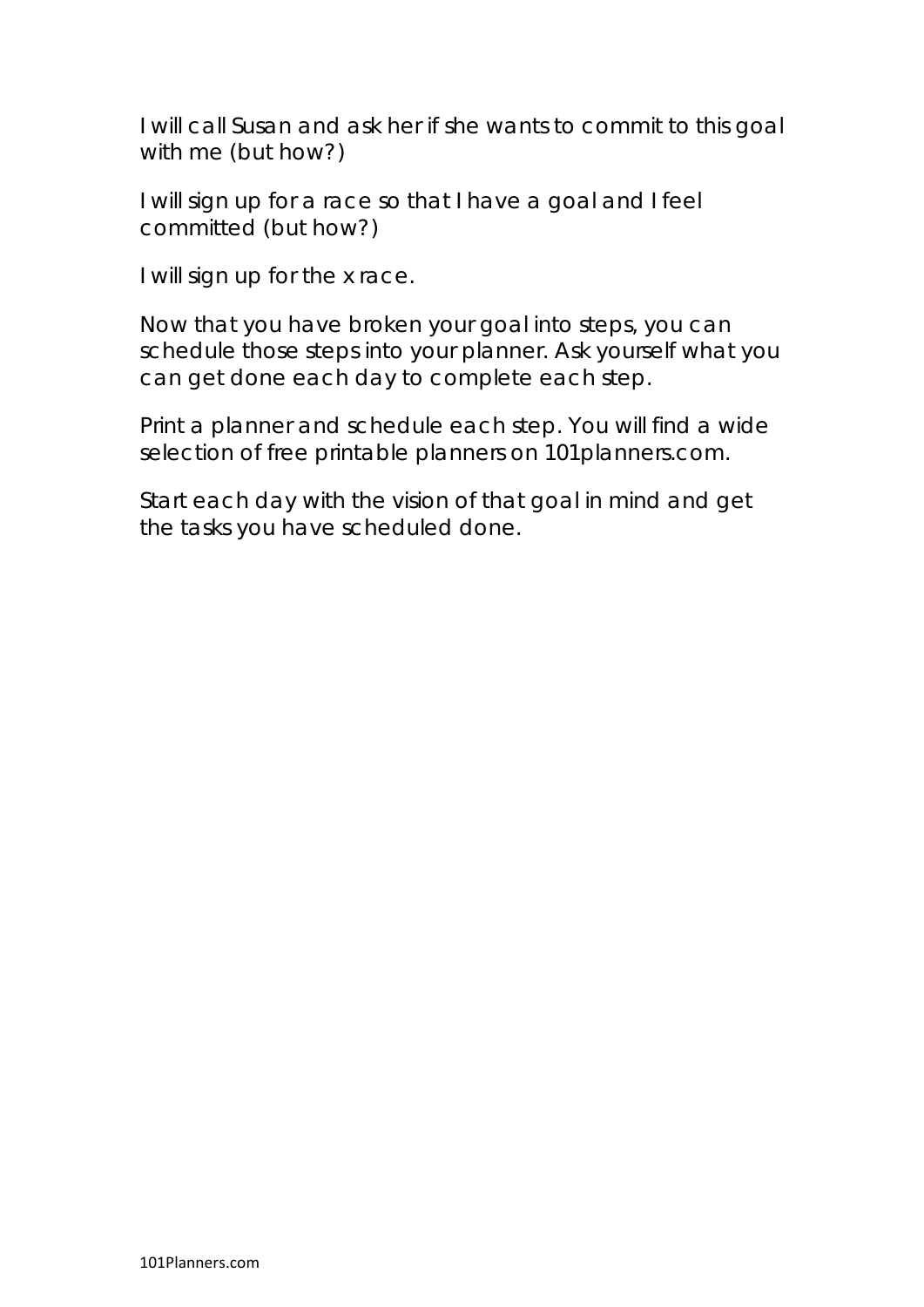| Long term goal 1:                                                                                                                                                                                                              |        |       |
|--------------------------------------------------------------------------------------------------------------------------------------------------------------------------------------------------------------------------------|--------|-------|
|                                                                                                                                                                                                                                |        |       |
|                                                                                                                                                                                                                                |        |       |
| <u> 1980 - John Stein, Amerikaansk politiker (* 1918)</u><br>$[When?]\n\begin{minipage}{.4\linewidth} \n\hline\n\textbf{[When?]} \n\end{minipage}\n\begin{minipage}{.4\linewidth} \n\hline\n\textbf{[When?]} \n\end{minipage}$ |        |       |
| <u> 1989 - Andrea Stadt Brandenburg, amerikansk politiker (d. 1989)</u>                                                                                                                                                        |        |       |
| (HOW?)                                                                                                                                                                                                                         |        |       |
| (HOW?)                                                                                                                                                                                                                         |        |       |
| (How?)                                                                                                                                                                                                                         |        |       |
| (HOW?)                                                                                                                                                                                                                         |        |       |
| Why?                                                                                                                                                                                                                           |        | What? |
|                                                                                                                                                                                                                                | Goal 1 |       |
| When?                                                                                                                                                                                                                          |        | How?  |

101Planners.com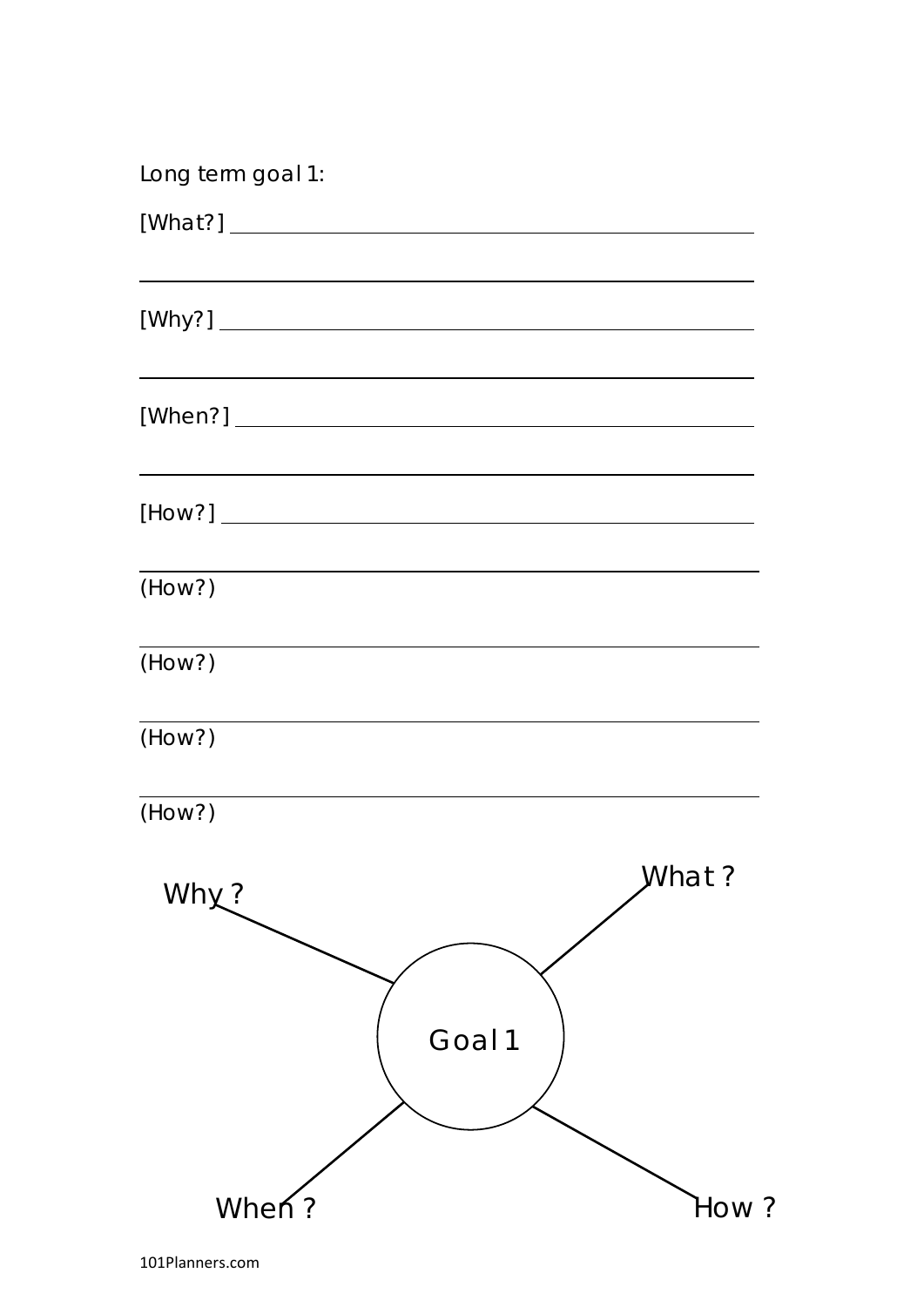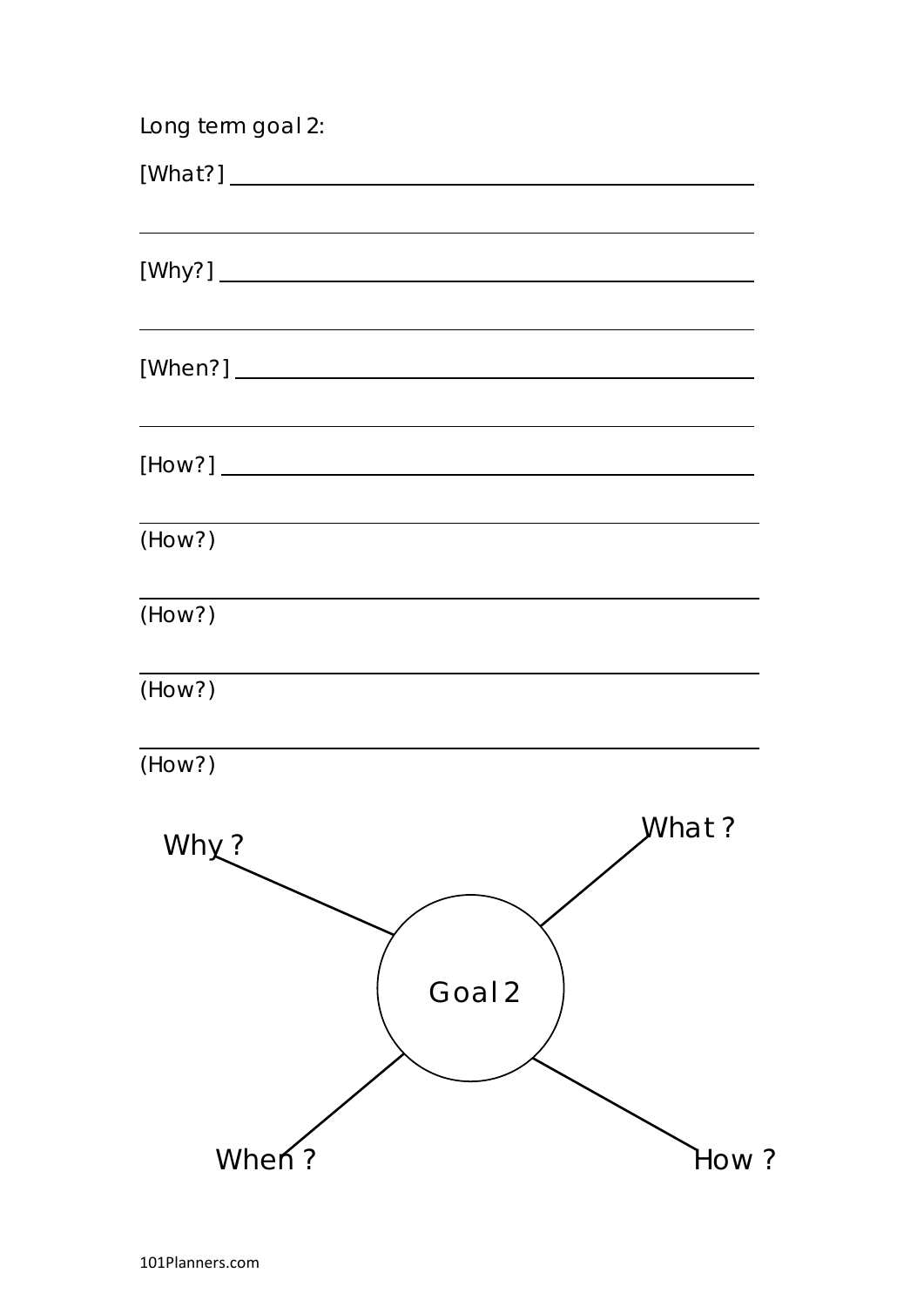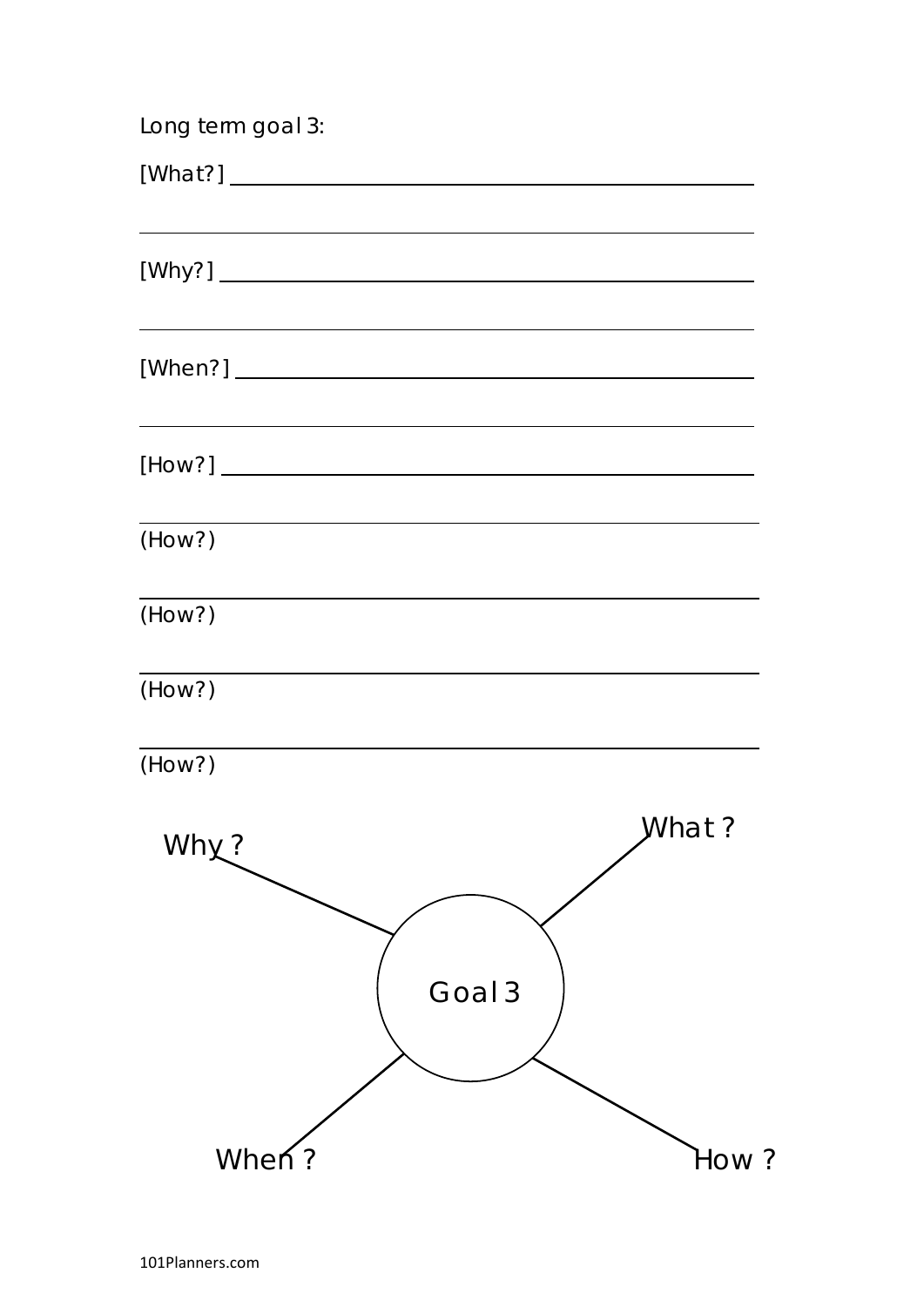#### **Habit 3: Put first things first**

To reach your goals and to live a balanced happy life, you need to recognize that you cannot do everything and that is okay. Focus on your highest priorities and say no to all other things. To do this, you need to be clear what your highest priorities are. These are the goals and vision you established in habit 2.

Stephen Covey suggests you do this through weekly planning. Choose a weekly planner that works for you. You will find a wide selection of free printable weekly planners on 101planners.com. It can be a paper-based planner, a bought planner, a digital planner, a bullet journal, whatever works for you.

The important thing is that it helps you keep balance in your life by helping you identify your priorities.

You need a tool that will help you focus on what you do each day and what you plan for each week.

Invest some time each week to plan your week. Write down your goals, your highest priorities, schedule your tasks and appointments.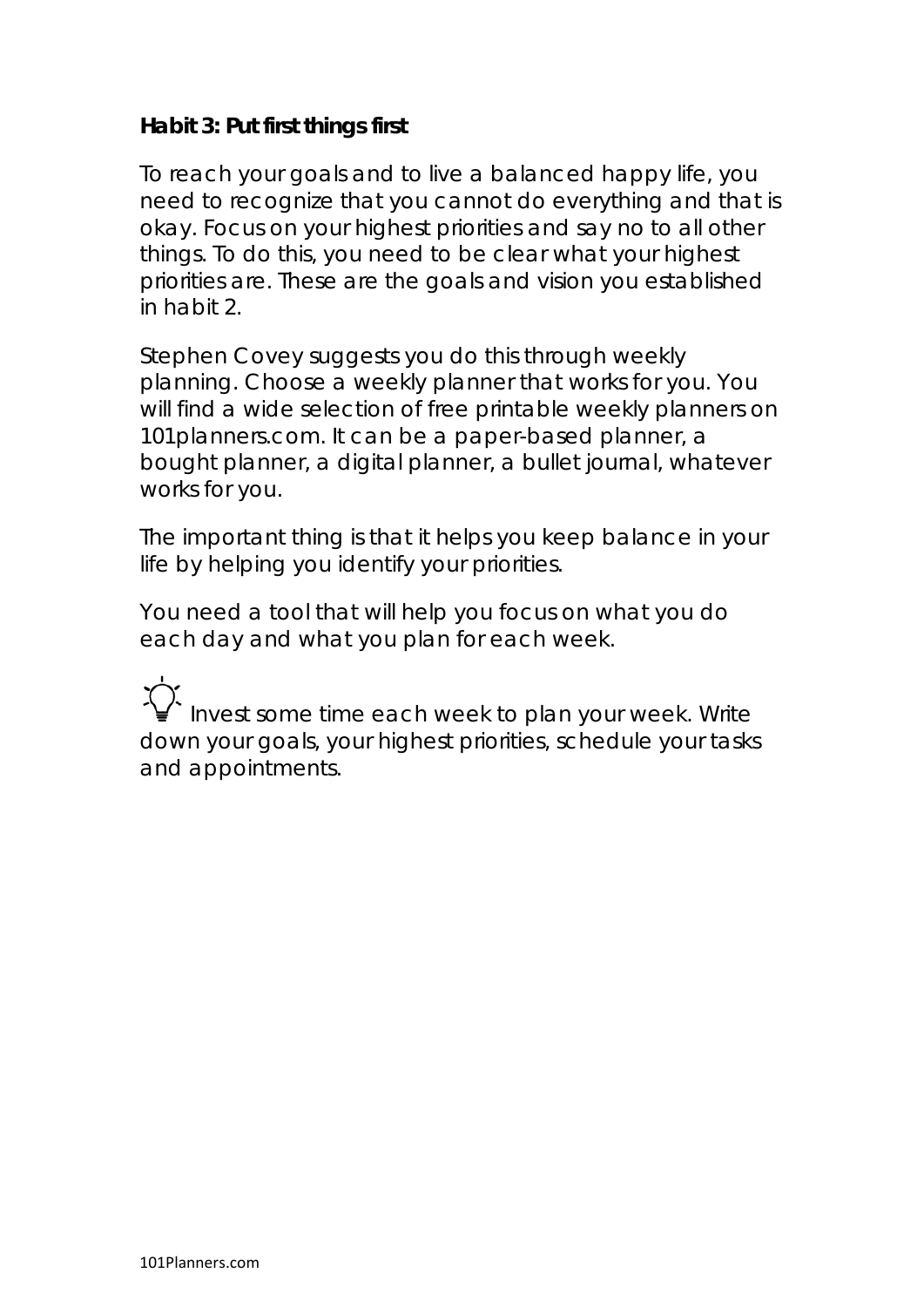#### **Habit 4: Think Win-Win**

Win-win means agreements or solutions that are mutually beneficial and satisfying.

Choose two of the most important relationships in your life. Stephen Covey explains how you can make these relationships more beneficial for both sides. To do this, you will have to look for the good in other people. You will need to communicate clear expectations and be honest in communication. You need to treat people with respect and respond to the needs of others.

What changes can you make to make your relationship more beneficial for both sides?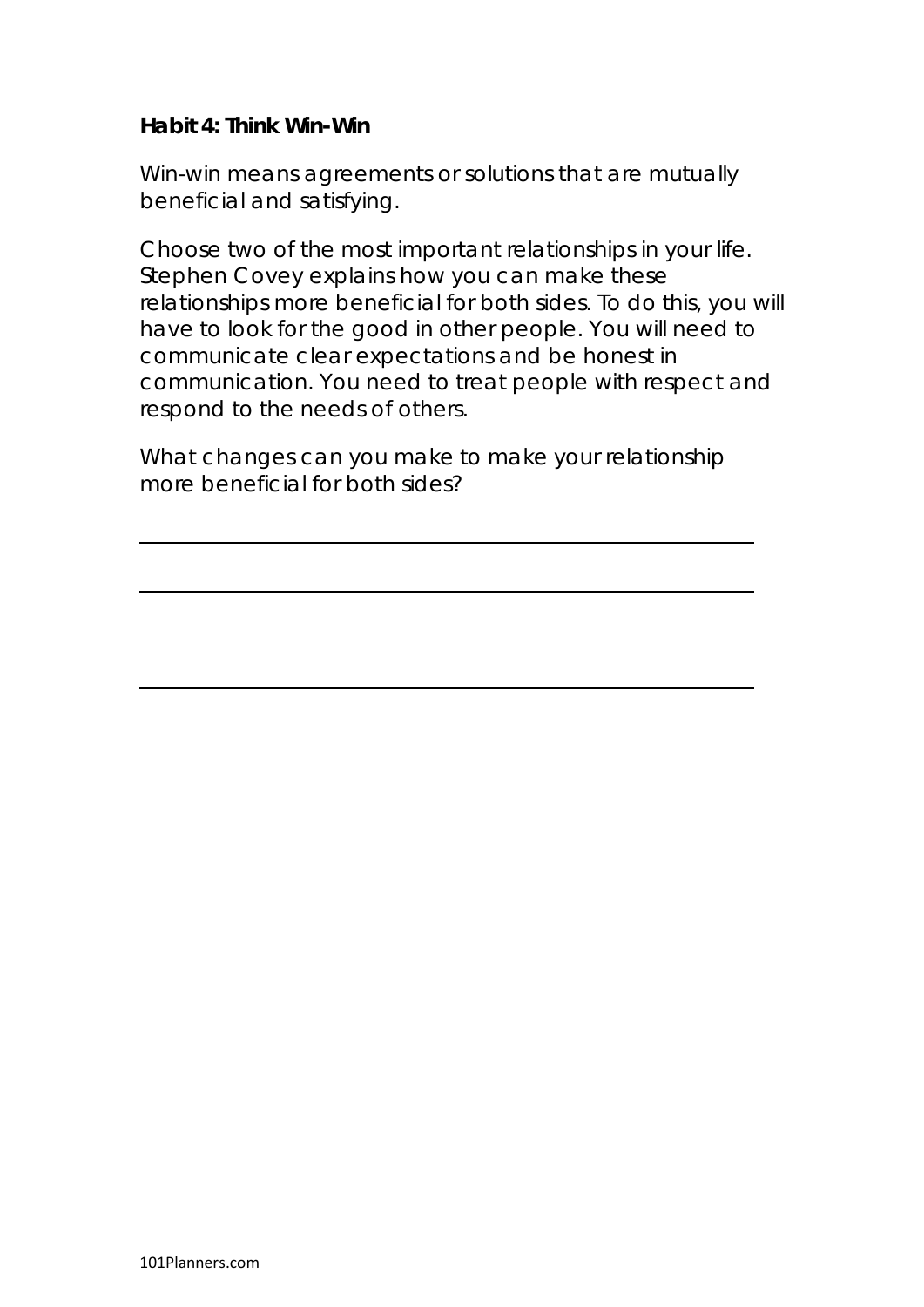# **Habit 5: Seek First to Understand, Then to Be Understood**

Communication is the most important skill in life. People often focus more on expressing themselves than listening to others.

An effective communicator will first seek to understand another's views before seeking to be understood.

#### **Habit 6: Synergize**

Synergy is celebrating differences and finding new and better ways together. The idea is that the whole is greater than the sum of its parts. When people begin to interact together genuinely, and they're open to each other's influence, they then begin to gain new insight.

This means you can produce something with another person that neither of you could have produced separately.